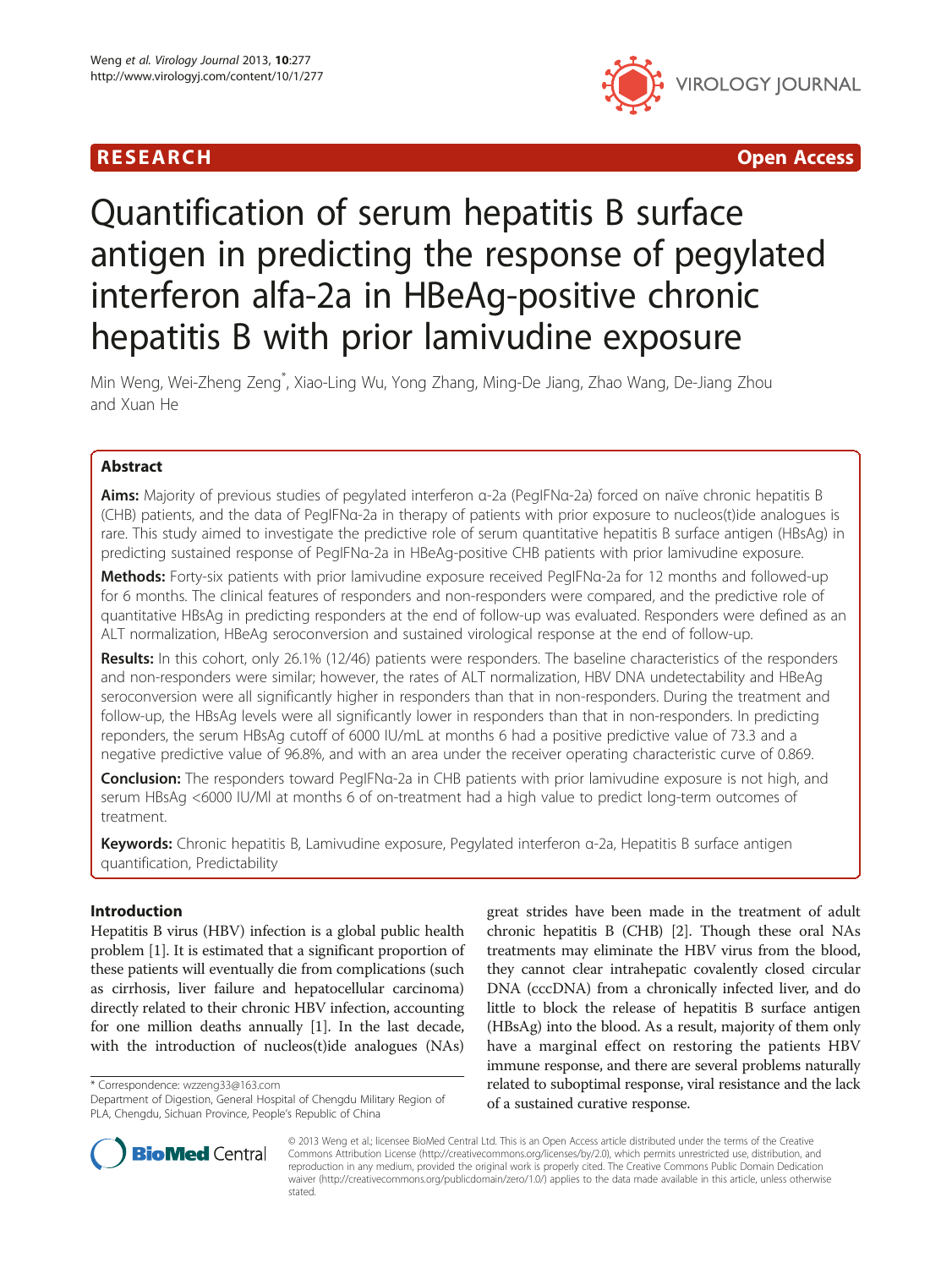Previous studies had reported that the serum HBsAg level has some relationship with intrahepatic cccDNA [[3\]](#page-3-0), and serum HBsAg lower to an undetectable level may indicate that intrahepatic cccDNA is eradicated at all [[4](#page-3-0)]. So currently, more and more scholars speculate that the main cause for the lack of a sustained curative response with existing oral NAs therapy may be that none of them targets the elimination of HBsAg from the blood, and therefor point that HBsAg quantitive measurement should be used as a benchmark for the efficacy evaluation of anti-viral treatment.

Besides NAs agents, interferon  $\alpha$  (IFN $\alpha$ ), especially its pegylated form, also has been approved and widely used in therapy of CHB in clinical practice [\[5](#page-3-0)]. And there are many evidence suggest that IFNs have two mechanisms of action: a direct antiviral effect achieved inhibiting the synthesis of viral DNA and by activating antiviral enzymes, and a second mechanism that increases the cellular immune response against hepatocytes infected with HBV. As compared to NAs, the advantages of IFN $\alpha$  therapy include a limited treatment course and less development of resistance, and even results in clinical cure, with HBsAg loss or seroconversion in a few patients. However, there are also a considerable proportion of patients responded poorly to IFNα therapy, and there are higher to 50% of hepatitis B e antigen (HBeAg) positive patients could not achieve HBeAg seroconversion [\[6](#page-3-0)]. Unfortunately, the exact molecular mechanism of this ineffectiveness of IFNα is still unknown.

Currently, how to identify and use indicators to predict treatment response has been widely concerned. In present study, we will evaluate the effectiveness of quantification of serum HBsAg in predicting the response of pegylated interferon α-2a in HBeAg-positive CHB patients with prior lamivudine exposure, and the findings of this study would provide an important reference for helping CHB patients achieve sustained curative response.

### Patients and methods

#### Patients

HBeAg-positive chronic hepatitis B patients with prior lamivudine exposure and received pegylated interferon alfa-2a for recurring antiviral therapy were screened in this study, all of them were followed up at the Digestion Department of Chengdu Military General Hospital from January 2007 to December 2012. The inclusion criteria were as follows: adults (18–70 years), prior lamivudine exposure for more than 1 years, positive HBeAg statue, HBV DNA levels higher than  $1.0 \times 10^{6}$  copies/mL, and elevated serum alanine amino-transferase (ALT) value. The exclusion criteria were as follows: ①co-infection with other hepatitis virus or human immunodeficiency virus; ②evidence of other causes of liver disease, such as autoimmune hepatitis and primary biliary cirrhosis; ③evidence of advanced liver diseases, such as decompensated cirrhosis, severe hepatitis, and hepatic carcinoma; ④poor compliance or no availability of detailed laboratory test results.

This study was carried out in accordance with the ethics committee of Chengdu Military General Hospital and informed consent was obtained from each participant.

#### Study design and definition

This is a prospective observational study, and all eligible participants were administered pegylated interferon alfa-2a (PegINFα-2a) (Roche Pharmaceuticals, Shanghai, China) at a dose of 180 μg once a week by subcutaneous injection for 12 months. Quantification of serum HBsAg was carried out at baseline, months 3, 6 and at the end of treatment (12 months), and the quantitative HBV DNA and liver function was also assessed at each time-point.

According to the follow-up outcomes in this study, patients were designated as either responders or nonresponders. Responders were defined as an ALT normalization, accompanying with HBeAg seroconversion at the end of treatment and the presence of a sustained virological response. Patients who did not achieve the above-mentioned criteria were defined as NRs. And sustained virological response was defined as undetectable serum HBV DNA both at the end of therapy and 6-month of follow-up.

#### Laboratory measurements

Liver function was studied using an automatic biochemical analyzer(Olympus AU5400, Olympus Corporation, Tokyo, Japan), serum HBV DNA was quantified by PCR assay with a lower limit of detection of 1000 copies/mL (DA AN GENE. Co., Ltd. Guangzhou, China), and serum HBsAg was measured quantitatively by a Roche chemiluminescence assay (Basel, Switzerland).

#### Statistical analysis

Quantitative variables were expressed as mean and standard deviation. Categorical variables were presented as counts and percentages. The comparisons of quantitative variables were performed using T-test, and comparisons of qualitative variables were performed using Chi-square test or Fisher's exact test as appropriate. The accuracy of serum HBsAg to predict response was assessed using the receiver operating characteristic (ROC) curve. All P-values were two-tailed. A P-value of less than 0.05 was considered statistically significant.

# Results

#### Patient characteristics

A total of 59 patients were screened in this study and only 46 CHB patients (32 men and 14 women) were included. The other 13 patient were excluded because of poor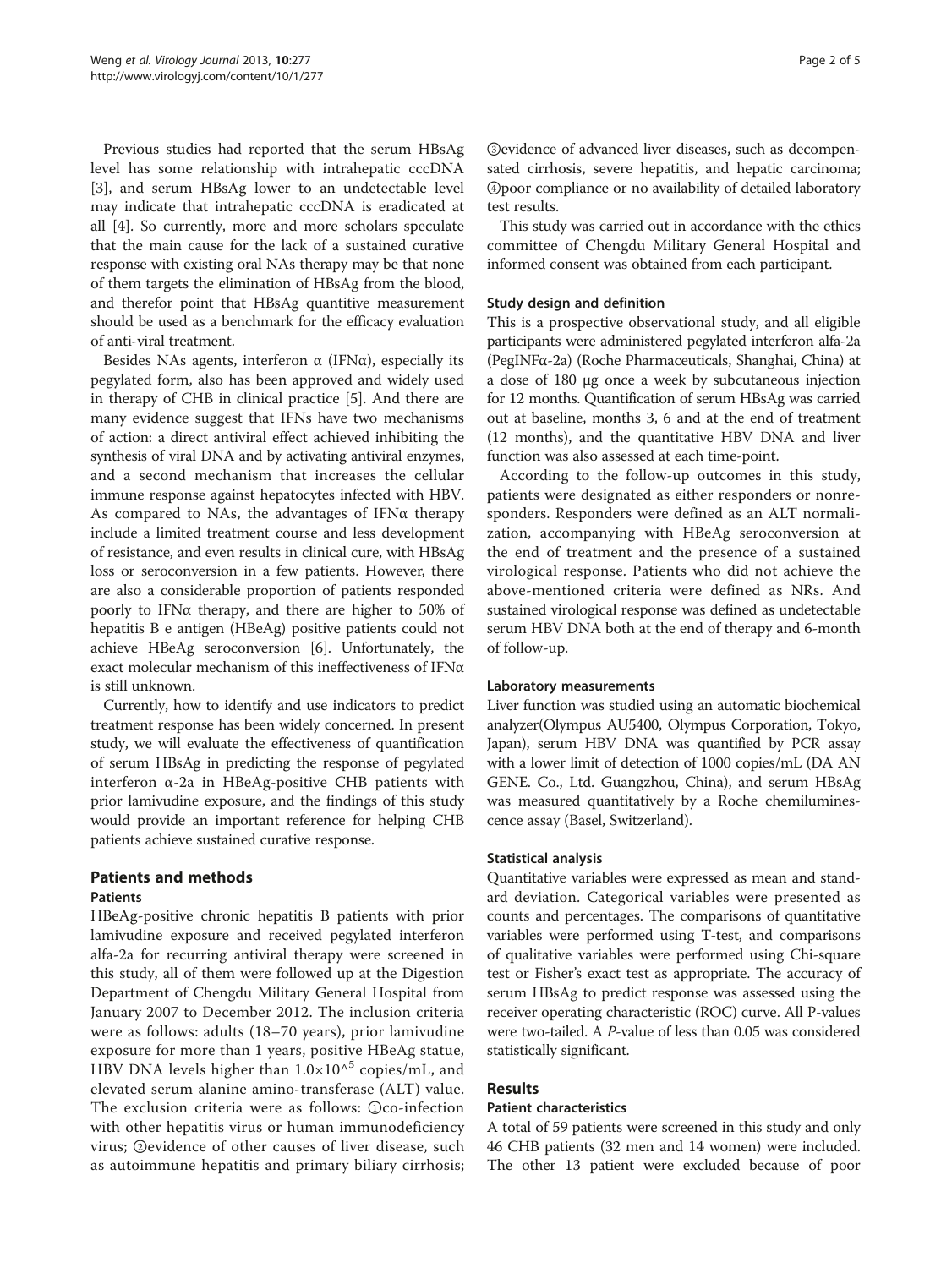compliance to treatment (N=6), prior lamivudine exposure less than 1 years( $N=5$ ), and HCV confection( $N=2$ ). Of patients included in this study, 26.1% (12/46) patients were responders and 73.9% (34/46) patients were nonresponders towards PegIFN α-2a 12-month treatment, and their detailed demographic and clinical characteristics were shown in Table 1. There were no significant differences between responders and non-responders before PegIFN α-2a treatment when age, sex, baseline ALT level, viral load, and HBsAg levels were compared.

### The biochemical and virological changes between responders and nonresponders

At the end of 12-month PegINFα-2a treatment, both serum ALT and HBV DNA levels were lower than that at baseline for all patients. The subgroup comparison of serum ALT and HBV DNA levels between responders and nonresponders during the treatment are presented in Table 2. For responders, the ALT normalization rate was 41.7% (5/12), 66.7% (8/12) and 83.3% (10/12) at months 3, 6 and 12 respectively; and the HBV DNA undetectability rate was 50.0% (6/12), 83.3% (10/12), and 100% (12/12) at months 3, 6 and 12 respectively. For nonresponders, the ALT normalization rate was 44.1% (15/34), 61.7% (21/34) and 76.5% (26/34) at months 3, 6 and 12 respectively; and the HBV DNA undetectability rate was 35.3% (12/34), 47.1% (16/34), and 58.8% (20/34) at months 3, 6 and 12 respectively. In this cohort, the percentage of ALT normalization in responders was similar to that in nonresponders from months 3 to months 12, but statistically significantly at 6-month follow-up (100% versus 70.6%, P=0.0439). As compared to nonresponders, the undetectability rate of serum HBV DNA was significantly lower in responders since months 6 of treatment. In respect to HBeAg seroconversion, we also found that its rate either at months 12 of treatment (83.3% vs 32.4%, P=0.0055)or 6-month follow-up (100% vs 32.4%, P<0.0001) was significantly higher in responders than that in non-responders.

Table 1 Baseline characteristics of the responders and non-responders

| <b>Variables</b>                          |                | Responders Non-responders P-value |        |
|-------------------------------------------|----------------|-----------------------------------|--------|
| The number of patients (N,%)              | 12(26.1%)      | 34(73.9%)                         |        |
| Age (years)                               | $33.8 + 4.6$   | $35.7 + 5.8$                      | 0.3113 |
| Male $(N,\%)$                             | 8(66.7%)       | 24(70.6%)                         | 1.0000 |
| Body mass index ( $kg/m2$ )               | $22.6 + 2.1$   | $22.1 + 1.9$                      | 0.4496 |
| ALT (U/L)                                 | $168.5 + 54.2$ | $131.7 + 67.9$                    | 0.0976 |
| HBV DNA (log copies/mL)                   | $6.1 + 1.3$    | $6.4 + 0.5$                       | 0.2588 |
| HBsAg (log IU/mL)                         | $4.2 + 0.5$    | $4.4 + 0.7$                       | 0.3686 |
| Duration of prior LAM<br>exposure (years) | $1.5 + 0.6$    | $1.7 + 0.5$                       | 0.2643 |

| Table 2 Comparison of ALT, HBV DNA, HBeAg          |  |  |  |
|----------------------------------------------------|--|--|--|
| seroconversion and HBsAg during treatment and      |  |  |  |
| follow-up between the responders and nonresponders |  |  |  |

| <b>Variables</b>              | <b>Rs</b>     | <b>NRs</b>    | P-value  |
|-------------------------------|---------------|---------------|----------|
| The number of patients        | 12            | 34            |          |
| ALT normalization (n,%)       |               |               |          |
| Months 3                      | 5(41.7%)      | 15(44.1%)     | 1.0000   |
| Months 6                      | 8(66.7%)      | 21(61.7%)     | 1.0000   |
| Months 12                     | 10(83.3%)     | 26(76.5%)     | 1.0000   |
| Six-month follow-up           | 12(100%)      | 24(70.6%)     | 0.0439   |
| HBV DNA undetectability (n,%) |               |               |          |
| Months 3                      | $6(50.0\%)$   | 12(35.3%)     | 0.4949   |
| Months 6                      | 10(83.3%)     | 16(47.1%)     | 0.0430   |
| Months 12                     | 12(100%)      | 20(58.8%)     | 0.0088   |
| Six-month follow-up           | 12(100%)      | 19(55.9%)     | 0.0042   |
| HBeAg seroconversion          |               |               |          |
| Months 12                     | 10(83.3%)     | 11(32.4%)     | 0.0055   |
| Six-month follow-up           | 12(100%)      | 11(32.4%)     | < 0.0001 |
| HBsAg (log IU/mL)             |               |               |          |
| Months 3                      | $3.5 \pm 0.5$ | $4.1 + 0.4$   | 0.0001   |
| Months 6                      | $3.1 \pm 0.7$ | $3.9 + 1.1$   | 0.0235   |
| Months 12                     | $2.9 + 0.4$   | $3.7 \pm 0.9$ | 0.0049   |
| Six-month follow-up           | $2.5 + 0.6$   | $3.8 + 0.7$   | < 0.0001 |

### Quantitative HBsAg change between responders and non-responders

As Table 2 showed that the mean HBsAg concentrations decreased consistently during treatment and remained at low levels during the post-treatment follow-up in responders. Conversely, HBsAg in nonresponders showed a relatively slight decrease during treatment and posttreatment follow-up. It was worth mentioning that there were 1 patient in responders obtained HBsAg loss, but anti-HBs statue was negative.

## The significance of HBsAg in predicting responders at six-month follow-up

Among 15 patients with HBsAg levels < 6000 IU/mL at months 6, 73.3% (11/15) were responders at the sixmonth of follow-up; among 31 patients with HBsAg levels  $\geq$  6000 IU/mL at months 6, 3.2% (1/31) were responder at the six-month of follow-up; and the difference between them was statistic significantly  $(P<0.0001)$ . At months 6, the cutoff of 6000 IU/mL of HBsAg had a positive predictive value (PPV) of 73.3% and a negative predictive value (NPV) of 96.8% for predicting responders at the six-month of follow-up after PegIFN  $\alpha$ -2a treatment, and the corresponding area under the ROC curve at months 6 were 0.869.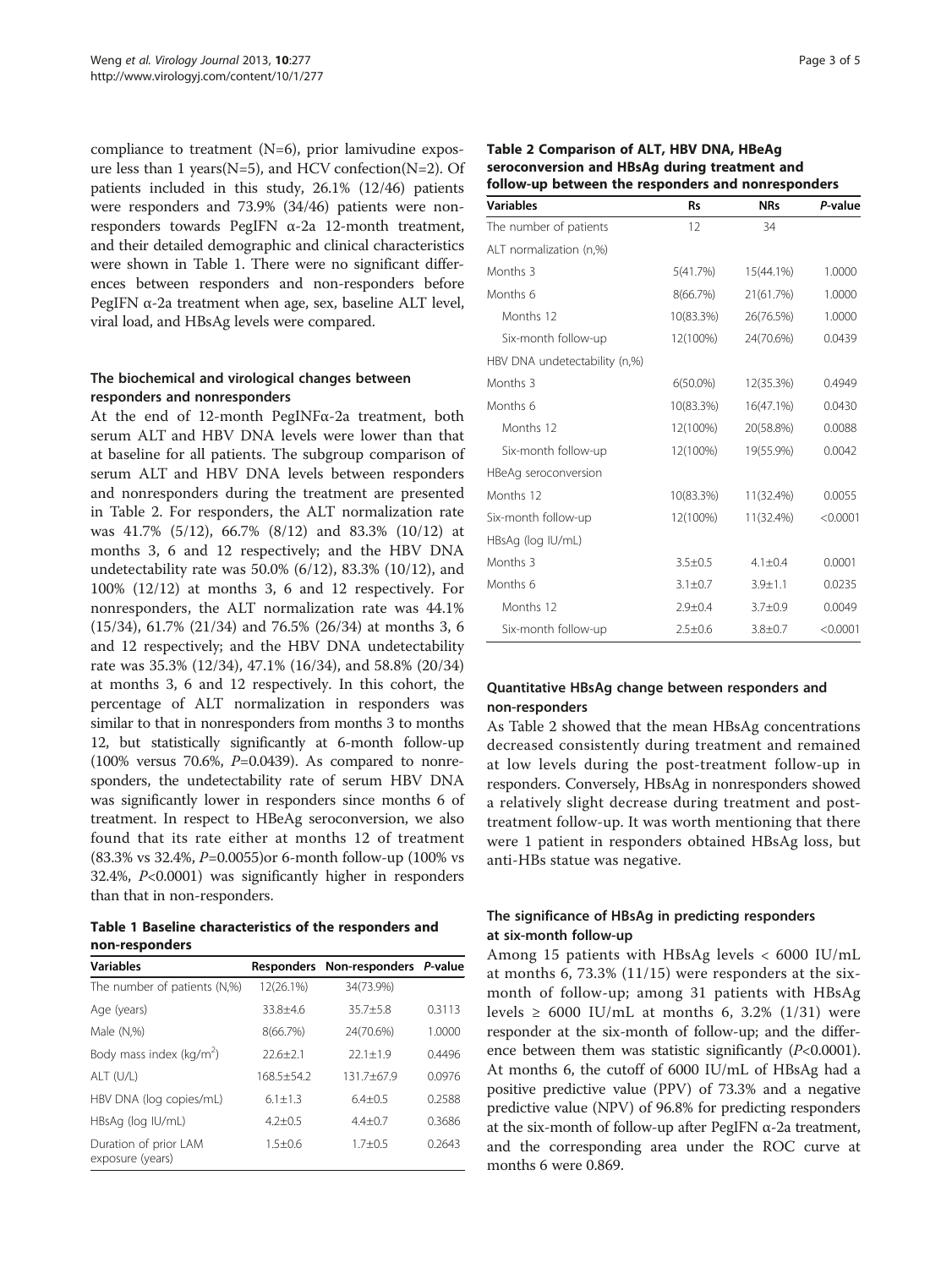#### <span id="page-3-0"></span>**Discussion**

Lamivudine is the first anti-HBV agent approved in China, and it has been used in therapy of CHB patients for more than one decade. Thus, there are many CHB patients who have been treated with lamivudine, but the control of HBV DNA is not ideal because of the high rate of HBV resistance. Considering different mechanisms of anti-HBV and no cross-resistance to NAs, PegIFNα-2a also has been applied for salvage therapy of patient with resistance to lamivudine. Additionally, there was no data showed the existence of resistance to NAs could decrease the efficacy of interferon to HBV. In this study, though we found that 12-month PegIFNα-2a treatment resulted to 67.4% (31/46) undetectable HBV DNA, 78.3% (36/46) ALT normalization, and higher to 50% (23/46) HBeAg seroconversion, the combined response (ALT normalization combined with HBV DNA negativity and HBeAg seroconversion) was just 26.1%. So the salvage therapy of PegIFNα-2a for CHB patients with prior NAs exposure was not ideal, and how to optimize the existing treatment strategies and early predict long-term responses was necessary and important for the management of CHB.

In past decade, many evidence indicated that the intrahepatic cccDNA decreasing would be probably an ideal prognostic variable in predicting long-term outcomes of antiviral treatment [7], but it was still a research procedure, dependent on a liver biopsy, and hardly available to the practicing hepatologist. Though the use of quantitative HBV DNA is well established in monitoring antiviral effect of NAs and predicting long-term risk of hepatocellular carcinoma, its value in reflecting the immune control of HBV was extremely limited. Recently, quantification of serum HBsAg in naïve CHB patients has been recommended as an alternative marker for monitoring and evaluating efficacy of treatment [8[-10\]](#page-4-0). And several independent studies have shown that the decline of serum HBsAg level during interferon treatment mimics that of intrahepatic cccDNA, suggesting that a decline or loss of serum HBsAg is correlated with a more effective immune control of HBV [3,4]. Moreover, the quantification of serum HBsAg has also been recommended as a useful index to guide interferon individualized treatment [[11](#page-4-0)].

As we know, current therapeutic agents cannot completely remove HBV from liver; and the goal of antiviral treatment is just to slow down the progression of liver disease to cirrhosis and hepatocellular carcinoma, with the ultimate goal of improving survival. The HBsAg loss and eventual seroconversion would signify the best outcome possible for patients with CHB [[9](#page-4-0)]. It has been reported that quantitative serum HBsAg and HBeAg are strong predictors of sustained HBeAg seroconversion to PegIFNa-2b in HBeAg-positive patients; and quantitative serum HBsAg level at 3 months of treatment could be used for the early prediction of a sustained response to PegIFN therapy in HBeAg-negative CHB patients [\[12\]](#page-4-0). In our study, among 12 responders with ALT normalization, HBV DNA negativity and HBeAg seroconversion, the serum HBsAg levels decreased consistently during treatment and remained at low levels during the post-treatment follow-up. Conversely, serum HBsAg in non-responders just showed a relative slight decrease during both treatment and post-treatment follow-up. Thus our findings further suggested that monitoring of serum HBsAg levels may predict ideal responses towards interferon treatment earlier. And this finding was also consistent with the findings of other published reports [5[,12\]](#page-4-0). Additionally, we also found that the cutoff of 6000 IU/mL of serum HBsAg at months 6 had a PPV of 73.3% and an NPV of 96.8% for predicting combined responses of ALT normalization, HBV DNA negativity and HBeAg seroconversion.

In summary, the percentage of responders toward PegIFNα-2a in CHB patients with prior lamivudine exposure is not high; but the early decrease of serum HBsAg (< 6000 IU/mL at months 6) could be used as a predictor of sustained combined response. Due to the limitation of relatively small sample size, longer followup and larger sample size prospective trials should be required to confirm our findings.

#### Competing interests

The contents are solely the responsibility of the authors.

#### Authors' contributions

Zeng WZ conceived the study and revised the manuscript critically for important intellectual content. Weng M, Wu XL and Zhang Y made substantial contributions to its design, acquisition, analysis and interpretation of data. Jiang MD, Wang Z, Zhou DJ and He X participated in the design, analysis and interpretation of data. All authors read and approved the final manuscript.

#### Received: 8 August 2013 Accepted: 4 September 2013 Published: 6 September 2013

#### References

- 1. Lai CL, Ratziu V, Yuen MF, Poynard T: Viral hepatitis B. Lancet 2003, 362:2089–2094.
- 2. Kumada T, Toyoda H, Tada T, Kiriyama S, Tanikawa M, Hisanaga Y, Kanamori A, Niinomi T, Yasuda S, Andou Y, et al: Effect of nucleos(t)ide analogue therapy on hepatocarcinogenesis in chronic hepatitis B patients: a propensity score analysis. J Hepatol 2013, 58:427-433.
- 3. Wong DK, Seto WK, Fung J, Ip P, Huang FY, Lai CL, Yuen MF: Reduction of hepatitis B surface antigen and covalently closed circular DNA by nucleos(t)ide analogues of different potency. Clin Gastroenterol Hepatol 2013, 11:1004–1010.
- 4. Zoulim F, Testoni B, Lebosse F: Kinetics of intrahepatic cccDNA and serum HBsAg during antiviral therapy for chronic hepatitis B - lessons from experimental and clinical studies. Clin Gastroenterol Hepatol 2013, 11:1011–1013.
- Lampertico P, Vigano M, Colombo M: Why do I treat HBeAg-negative chronic hepatitis B patients with pegylated interferon? Liver Int 2013, 33(Suppl 1):157–163.
- 6. Lok AS, McMahon BJ: Chronic hepatitis B. Hepatology 2007, 45:507–539.
- 7. Cheng PN, Liu WC, Tsai HW, Wu IC, Chang TT, Young KC: Association of intrahepatic cccDNA reduction with the improvement of liver histology in chronic hepatitis B patients receiving oral antiviral agents. J Med Virol 2011, 83:602–607.
- 8. Locarnini S, Bowden S: Hepatitis B surface antigen quantification: not what it seems on the surface. Hepatology 2012, 56:411–414.